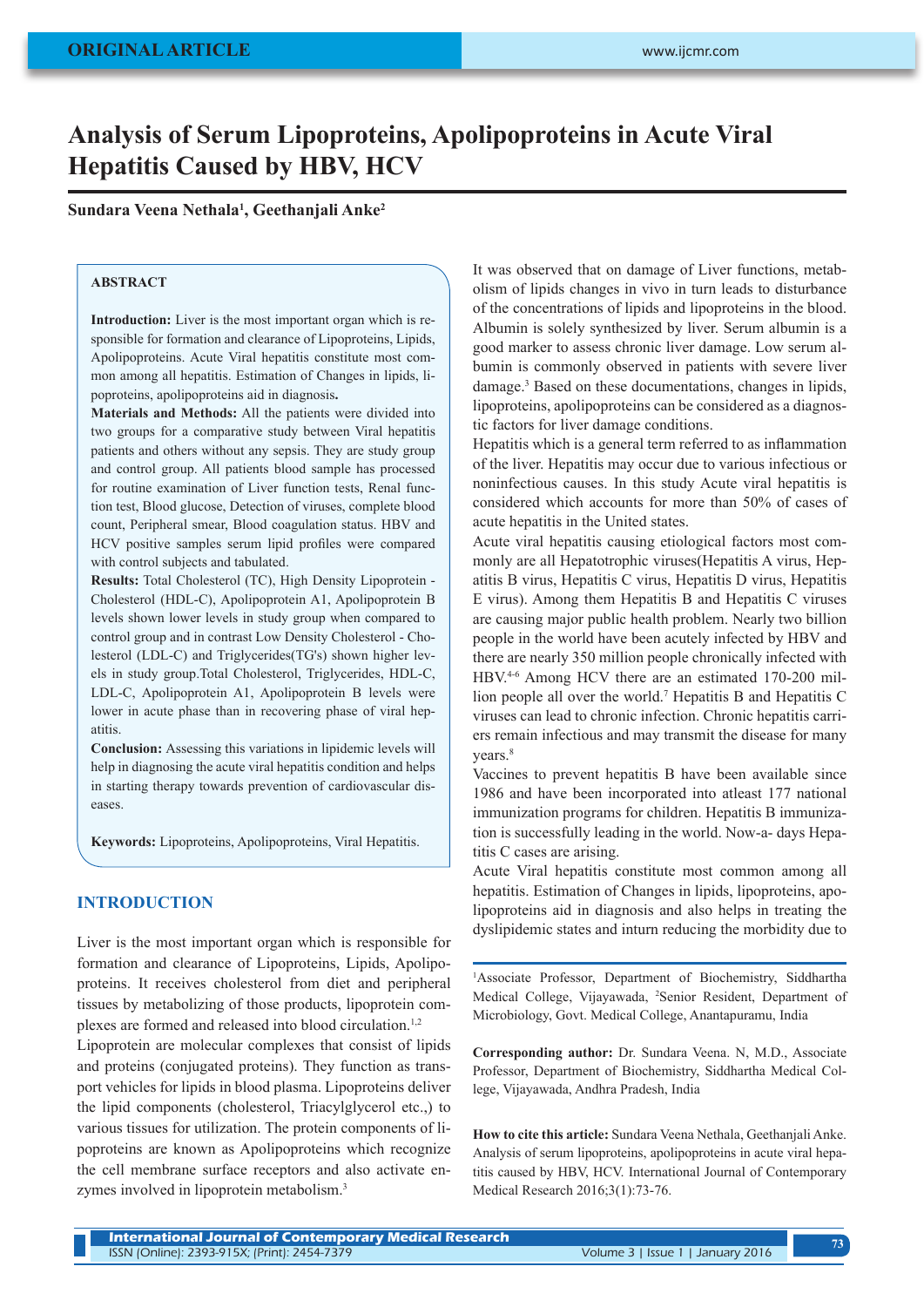conditions like coronary heart disease. The present study has done to detect the alterations in serum lipids in acute viral hepatitis patients.

# **MATERIALS AND METHODS**

We did this randomized study at Siddhartha Medical College among patients attending medicine, surgery departments considering both sexes. Informed consent has taken from all patients. All the patients were divided into two groups for a comparative study between Viral hepatitis patients and others without any sepsis. They are study group and control group.

Study group (60 patients) were those patients who shown positivity to HBV or HCV. Control group (60 patients) were those patients who admitted to hospitals with complaints other than sepsis like trauma, Diabetes, stroke. Detailed Medical history has taken and complete examination has done.

Patient's blood sample has drawn into test tubes in the early morning as fasting sample and stored at  $4^{\circ}$ c until proceeds for serum lipid profile estimation and detection of viruses. All patients blood sample has processed for routine examination of Liver function tests, Renal function test, Blood glucose, Detection of viruses, complete blood count, Peripheral smear, Blood coagulation status.

#### **Detection of Viruses**

HBV and HCV viruses estimation has done using lateral flow Immunochromatographic method by Anti HBsAg and Anti HCV antibodies in the serum.

Serum Lipid Profile estimation has done by following methods:

- 1. Estimation of serum total cholesterol (TC) by cholesterol oxidase / phenol aminoantipyrine method.
- 2. Estimation of serum triglycerides (TG) by glycerol phosphate oxidase – phenol aminoantipyrine method.
- 3. Estimation of serum High density lipoprotein (HDL) by cholesterol oxidase / phenol aminoantipyrine method.
- 4. Estimation of serum Low density lipoprotein (LDL) by Friedewald formula
- 5. Estimation of Apolipoprotein A1 and Apolipoprotein B were estimated by immunological turbidimetry method.

HBV and HCV positive samples serum lipid profiles were compared with control subjects and tabulated.

# **STATISTICAL ANALYSIS**

Statistical Significance was calculated by t value, df and *P* value using Graphpad software.

# **RESULTS**

Study group (60 patients) were those patients who shown positivity to HBV or HCV. Control group (60 patients) were those patients who admitted with problems other than hepatitis symptoms.

Control group were selected such that sex and age should correlate with study group (Table No:1). In this study the mean age group of both study and control group was about  $34.5(\pm2.8)$ .

Seroprevalence of AntiHBsAg was 88.3%(53 patients) and Anti HCV positivity was 11.6% (7patients). Serum Lipid profile status among HBV and HCV patients are almost similar.

Serum lipid profile has compared between Study group and Control Group and depicted in Table No:2

Total Cholesterol (TC), High Density Lipoprotein - Cholesterol (HDL-C), Apolipoprotein A1, Apolipoprotein B levels shown higher levels in study group when compared to control group and in contrast Low Density Cholesterol - Cholesterol (LDL-C) and Triglycerides (TG's) shown lower levels in study group.

All the lipoproteins and apolipoproteins in acute viral hepatitis Statistically significance was estimated (Table No:3).

Total Cholesterol, Triglycerides, HDL-C, LDL-C, Apolipoprotein A1, Apolipoprotein B levels were lower in acute phase than in recovering phase of viral hepatitis.

# **DISCUSSION**

Liver is the most important organ for metabolism of lipoproteins and apolipoproteins. Hepatitis refers to inflammation of liver, condition which alters the metabolism of lipids invivo. Acute viral hepatitis has became most important and causing public health issue. Diagnosing viral hepatitis now-a-days is not such a problematic condition because of availability of many rapid diagnostic kits based on Immunochromatographic principle and also ELISA tests are available with more sensitivity and specificity.

| S.No.                                                           | <b>Characteristics</b> | Study group     | Control group   |  |  |  |
|-----------------------------------------------------------------|------------------------|-----------------|-----------------|--|--|--|
|                                                                 | Number of cases        | 60              | 60              |  |  |  |
| $\mathfrak{D}$                                                  | Age                    | $34.5(\pm 2.8)$ | $34.8(\pm 1.5)$ |  |  |  |
| $\mathcal{R}$                                                   | Males                  | 41              | 41              |  |  |  |
|                                                                 | Females                | 19              | 19              |  |  |  |
| P value has calculated using Graphpad software, it is statisti- |                        |                 |                 |  |  |  |
| cally not significant                                           |                        |                 |                 |  |  |  |
| <b>Table-1:</b> Showing Mean Age and Sex distribution.          |                        |                 |                 |  |  |  |

| S.No.                                                     | <b>Serum Lipids</b>      | Study group     | Control         |  |  |  |
|-----------------------------------------------------------|--------------------------|-----------------|-----------------|--|--|--|
|                                                           |                          | $(n=60)$        | $group(n=60)$   |  |  |  |
|                                                           |                          | $Mean \pm S.D$  | $Mean \pm S.D$  |  |  |  |
| 1                                                         | <b>Total Cholesterol</b> | $165.7 \pm 2.3$ | $205.7 \pm 3.4$ |  |  |  |
| $\mathfrak{D}$                                            | Triglycerides            | $160.4 \pm 2.3$ | $154.6 \pm 5.6$ |  |  |  |
| 3                                                         | $HDI - C$                | $44.7\pm8.5$    | $45.2 \pm 7.6$  |  |  |  |
| $\overline{4}$                                            | LDL-C                    | $101.4 \pm 2.3$ | $93.7 \pm 3.8$  |  |  |  |
| 5                                                         | Apolipoprotein A1        | $108.2 \pm 6.5$ | $119.5 \pm 2.9$ |  |  |  |
| 6                                                         | Apolipoprotein B         | $110.2 \pm 7.2$ | $118.6 \pm 5.6$ |  |  |  |
| Table-2: Comparing of Serum Lipid profile among study and |                          |                 |                 |  |  |  |
| control group                                             |                          |                 |                 |  |  |  |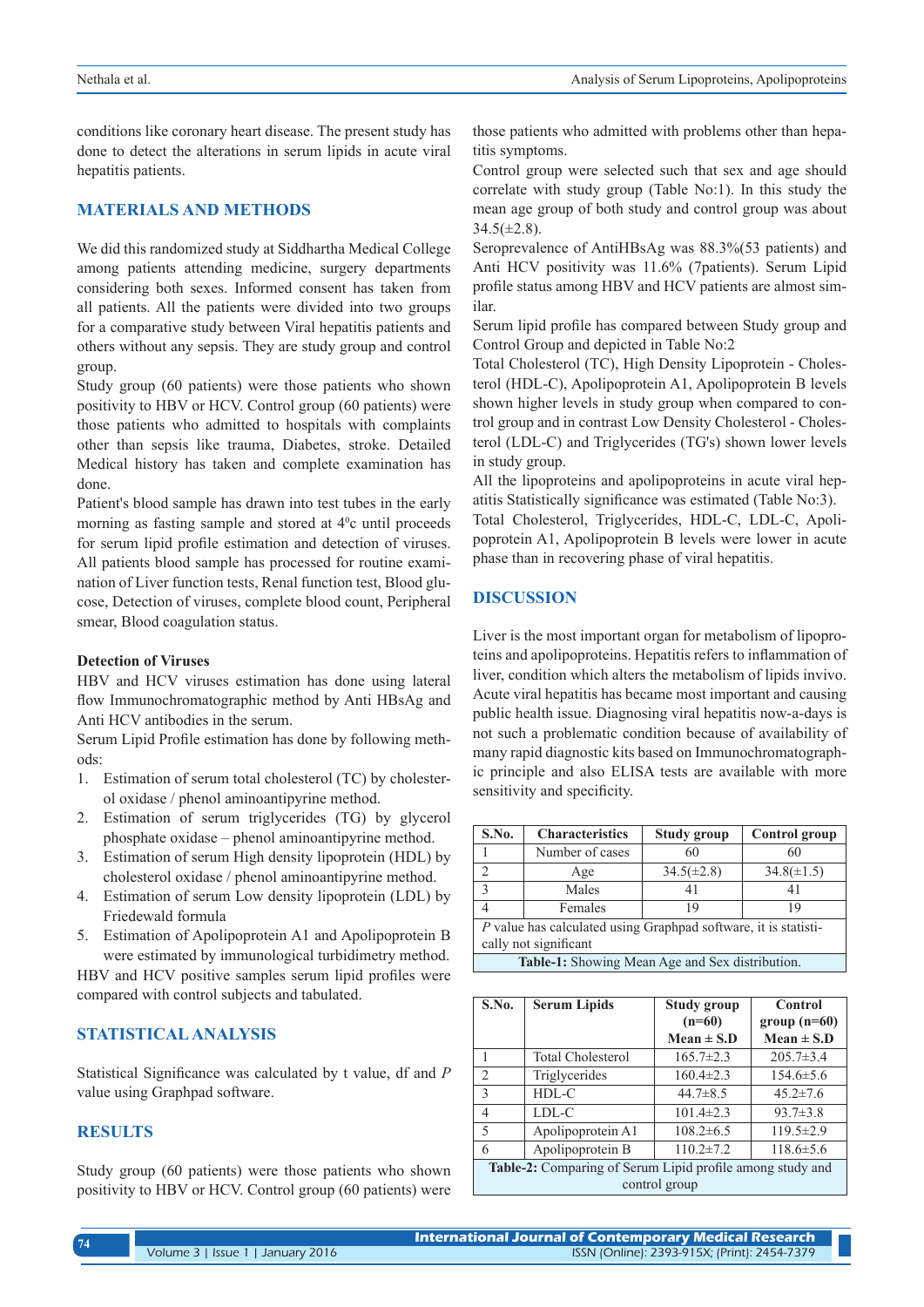| S.No.                                                                       | <b>Serum Lipids</b>      | t value | df  | $P$ value     | Significance |  |  |
|-----------------------------------------------------------------------------|--------------------------|---------|-----|---------------|--------------|--|--|
|                                                                             | <b>Total Cholesterol</b> | 75.4807 | 118 | ${}_{0.0001}$ | <b>ESS</b>   |  |  |
|                                                                             | Triglycerides            | 7.4211  | 118 | ${}_{0.0001}$ | <b>ESS</b>   |  |  |
|                                                                             | HDL-C                    | 0.3397  | 118 | 0.7347        | <b>NSS</b>   |  |  |
|                                                                             | LDL-C                    | 13.4277 | 118 | ${}_{0.0001}$ | <b>ESS</b>   |  |  |
|                                                                             | Apolipoprotein A1        | 12.2976 | 118 | ${}_{0.0001}$ | <b>ESS</b>   |  |  |
|                                                                             | Apolipoprotein B         | 7.1333  | 118 | ${}_{0.0001}$ | <b>ESS</b>   |  |  |
| ESS-Extremely Statistically significant; NSS-Not Statistically significant. |                          |         |     |               |              |  |  |
| Table-3: Showing Statistical significance of serum lipid profile estimation |                          |         |     |               |              |  |  |

Estimation of changes in levels of lipoprotein and apolipoproteins are also aid in the diagnosis of acute viral hepatitis cases as well as useful in prognostic assessment.

In the present study age, sex of control group selected such that those match well with study group. In the study group those patients who were either HBV or HCV positive were selected for estimation of lipids. Among all patients serum liver enzymes such as AST, ALT and GGT were raised. Blood coagulation status of patients were within limits.

As per this study, Total Cholesterol (TC), High Density Lipoprotein - Cholesterol (HDL-C), Apolipoprotein A1, Apolipoprotein B levels shown lower levels in study group when compared to control group and in contrast Low Density Cholesterol - Cholesterol (LDL-C) and Triglycerides(TG's) shown higher levels in study group. All the lipoproteins and apolipoproteins except LDL-C levels in acute viral hepatitis were extremely statistically significant when compared to normal subjects.

Concepcion Alvarez et al<sup>9</sup> reported that decrease in Total Cholesterol, HDL-C during sepsis especially in viral infections and there is increase in Triglycerides, decrease in Apolipoprotein A1, Apolipoprotein B during sepsis. Libo luo et al<sup>10</sup> reported that total cholesterol, HDL-C and apoA1 were decreased significantly in acute hepatitis cases when compared to normal subjects and increase in Triglycerides and LDL-C among patients than in normal subjects.

In contrast to the present study, Maggi et al,<sup>11</sup> Fabris et al,<sup>12</sup> Serfaty et al<sup>13</sup> reported that there is increase in total cholesterol and whereas, decrease in LDL levels in HCV infected patients compared to control groups. Marzouk et al<sup>14</sup> reported lower prevalence of Triglycerides among HCV patients. Supporting to these studies Ehab H Nashaat<sup>15</sup> documented that decrease in Total Cholesterol, LDL, Triglycerides among HCV patients.

We observed that Total Cholesterol, Triglycerides, HDL-C, LDL-C, Apolipoprotein A1, Apolipoprotein B levels were lower in acute phase than in recovering phase of viral hepatitis.

Concepcion Alvarez et al<sup>9</sup> documented the return of serum lipids to more normal concentration parallels the recovery from sepsis. Libo luo et al<sup>10</sup> documented as plasma levels of Total Cholesterol, HDL-C, LDL-C and apoA1 were lower at the active phase of the diseases than at the recovering phase and reported that lipid metabolism in vivo was influenced by acute liver damage significantly.

# **CONCLUSION**

Acute Viral Hepatitis patients has lower levels of Total cholesterol, HDL-C, apoA1 and apoB than noninfected patients. Triglycerides, LDL-C were higher in acute viral hepatitis patients when compared to noninfected patients. Assessing this variations in lipidemic levels will help in diagnosing the acute viral hepatitis condition and helps in starting therapy towards prevention of cardiovascular diseases.

# **REFERENCES**

- 1. Bell AW. Lipid metabolism in liver and selected tissues and in the whole body of ruminant animals. Progress in lipid research.1979;18:117-164.
- 2. Tietge UJ. Boker KH. Bahr MJ. Weinberg S. Pichlmayr R. Schmidt HH. Manns MP. Lipid parameters predicting liver function in patients with cirrhosis and after liver transplantation. Hepato-gastroenterology.1998;45:2255-2260.
- 3. Satyanarayana U. Biochemistry. Organ function tests. 2nd edition. books and allied publisher. 2004.
- 4. Lee WM. Hepatitis B Virus Infection. N Engl J Med. 1997;337:1733-45.
- 5. Lok AS. Heathcote EJ. Hoofnagle JH. Management of hepatitis B. Summary of a Workshop. Gastroenterology 2001;120:1828-53.
- 6. Lavanchy D. Public health measures in the control of viral hepatitis: A world health organization perspective for the next millennium. J Gastroenterol Hepatol. 2002;17(S4):452-459.
- 7. Levanchy. J of Hepatology. 1999;31:46-51.
- 8. Previsani N, Lavanchy D. World Health Organization. Hepatitis B (WHO/CDS/CSR /LYO/2002.2). 2002.
- 9. Concepcion Alvarez and Angeles Ramos. Lipids, Lipoproteins, and Apoproteins in serum during infection. Clin. Chem. 1986;32:142-145.
- 10. Libo luo, Xiangke Pu, Yongzhong Wang, Ning Xu. Impaired plasma lipid profiles in acute hepatitis. Lipids in Health and Disease. 2010;9(5).
- 11. Maggi G. Bottelli R. Gola D et al. Serum cholesterol and chronic hepatitis C. Ital J Gastroenterol. 1996;28:436– 440.
- 12. Fabris C. Federico E. Soardo G. Blood lipids of patients with chronic hepatitis :Differences related to viral etiology. Clin Chem Acta. 1997;261:159-161.
- 13. Serfaty C. Andreani T. Giral P. Hepatitis C virus induced